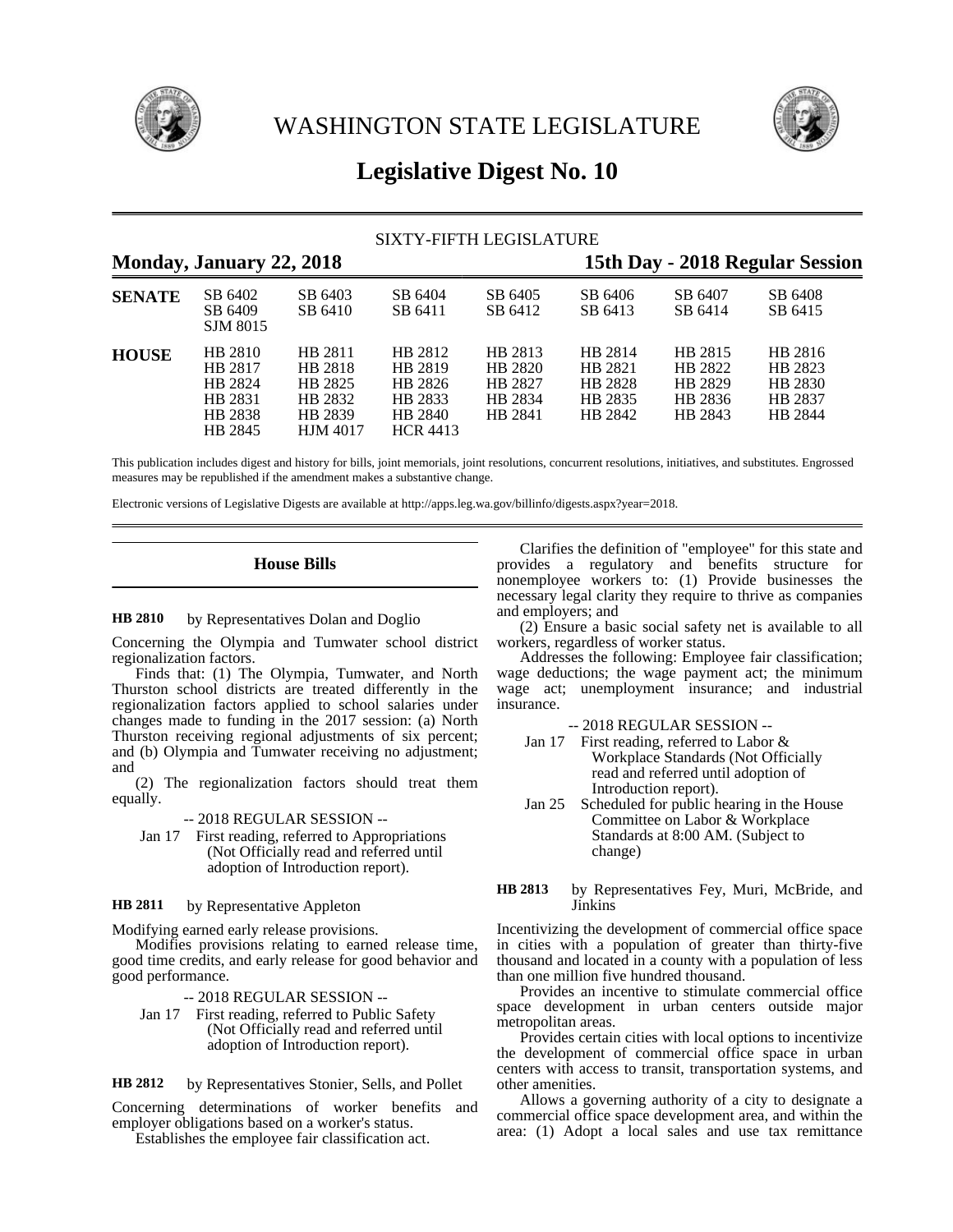program to incentivize the development of commercial office space; and

(2) Establish a local property tax reinvestment program to make public improvements that incentivize the development of commercial office space.

Requires the joint legislative audit and review committee to study the effectiveness of the local sales and use tax remittance and the local property tax reinvestment programs.

- -- 2018 REGULAR SESSION --
- Jan 17 First reading, referred to Local Government (Not Officially read and referred until adoption of Introduction report).

by Representatives Smith, McCabe, and Young **HB 2814**

Studying state policies and programs that impact the affordability of retail electric bills in Washington state.

Requires the joint legislative audit and review committee to conduct a review of state policies and programs that: (1) Have a direct or indirect impact on retail electric bills in the state; and

(2) Regulate greenhouse gas emissions from the electric power generation, transmission, and distribution sector of the economy.

Requires the committee to consult with the department of commerce, the department of ecology, the Washington State University extension energy office, the utilities and transportation commission, and electric utilities in completing the review.

Expires June 1, 2019.

-- 2018 REGULAR SESSION --

- Jan 17 First reading, referred to Technology & Economic Development (Not Officially read and referred until adoption of Introduction report).
- Jan 25 Scheduled for public hearing in the House Committee on Technology & Economic Development at 1:30 PM. (Subject to change)
- by Representatives Griffey, Reeves, Eslick, Steele, and Young **HB 2815**

Regarding career and technical education in alternative learning experience programs.

States that, in addition to the allocation provided by the superintendent of public instruction to school districts for each student enrolled in an alternative learning experience course, if a course is a vocational alternative learning experience course then the allocated state funding must also include vocational program funding enhancements.

-- 2018 REGULAR SESSION --

Jan 17 First reading, referred to Appropriations (Not Officially read and referred until adoption of Introduction report).

by Representatives Senn, Dent, Kagi, Muri, and Appleton **HB 2816**

Transferring the working connections and seasonal child care programs to the department of children, youth, and families.

Transfers the powers, duties, and functions of the department of social and health services, pertaining to the working connections child care program and the seasonal child care program, to the department of children, youth, and families.

-- 2018 REGULAR SESSION --

- Jan 17 First reading, referred to Early Learning & Human Services (Not Officially read and referred until adoption of Introduction report).
- Jan 23 Scheduled for public hearing in the House Committee on Early Learning & Human Services at 8:00 AM. (Subject to change)
- Jan 24 Scheduled for executive session in the House Committee on Early Learning & Human Services at 1:30 PM. (Subject to change)
- by Representatives Frame, Irwin, Sells, Appleton, Pollet, and Stanford **HB 2817**

Limiting overtime for correctional officers.

Prohibits an employer from requiring a correctional officer to work overtime. The acceptance by a correctional officer of overtime is strictly voluntary and the refusal to accept overtime work is not grounds for discrimination, dismissal, discharge, or other penalty, threat of reports for discipline, or employment decision adverse to the correctional officer.

-- 2018 REGULAR SESSION --

- Jan 17 First reading, referred to Labor & Workplace Standards (Not Officially read and referred until adoption of Introduction report).
- Jan 25 Scheduled for public hearing in the House Committee on Labor & Workplace Standards at 8:00 AM. (Subject to change)

by Representatives Frame, Irwin, Chapman, Senn, Sells, Sawyer, Appleton, Fitzgibbon, Macri, and Stanford **HB 2818**

Concerning the appointment of religious coordinators.

Changes the term "chaplain" to "religious coordinator" for purposes of chapter 72.01 RCW regarding the administration of state institutions.

-- 2018 REGULAR SESSION --

Jan 17 First reading, referred to State Government, Elections & Information Technology (Not Officially read and referred until adoption of Introduction report).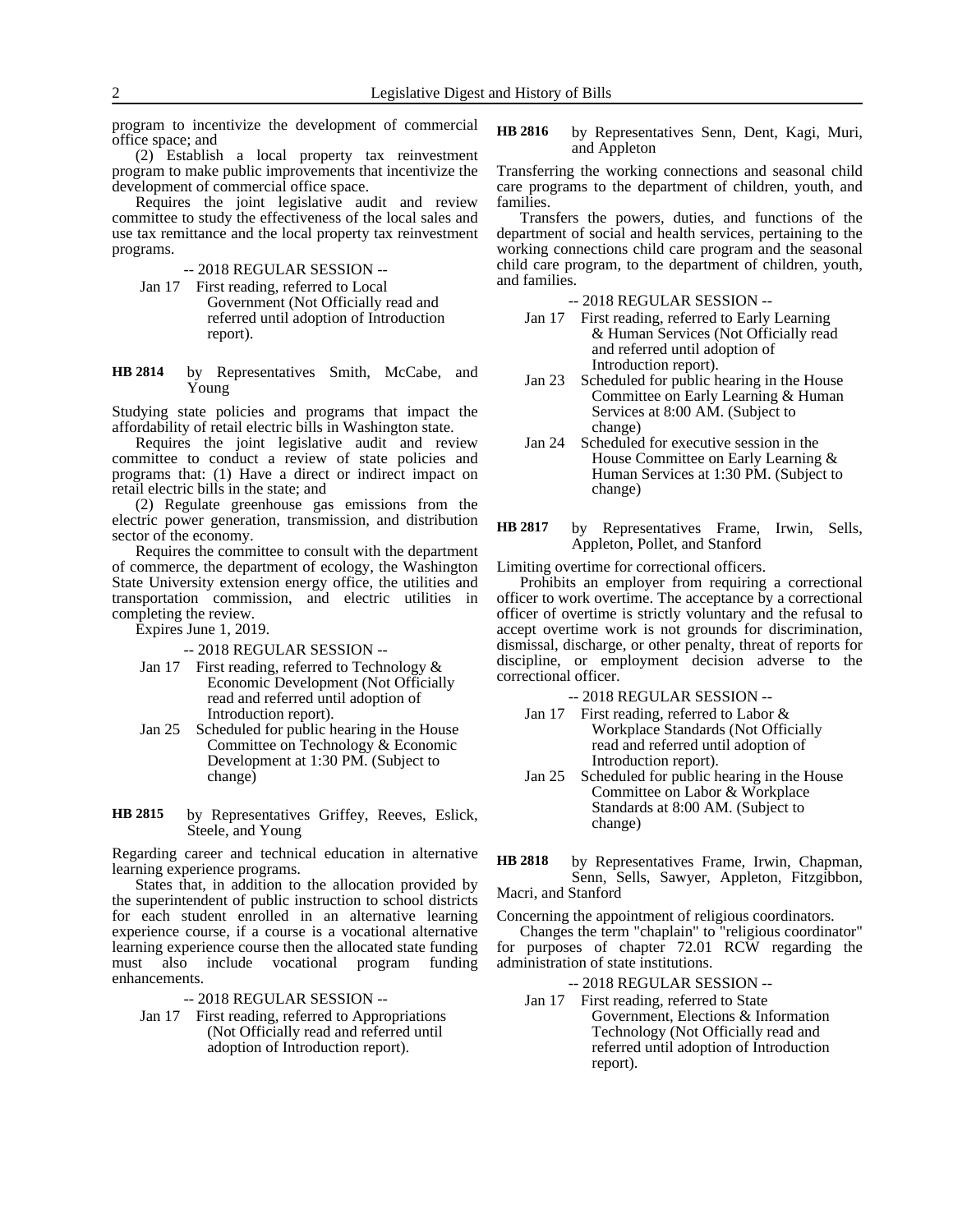by Representatives Eslick, Chapman, and Chandler **HB 2819**

Concerning public employees' retirement system eligible positions, including when an employer must report a retiree to the department of retirement systems.

Revises the definition of "eligible position" for purposes of the public employees' retirement system.

Requires retirement system employers to: (1) Elicit on a written form, from all new employees to an eligible position, as to their having been retired from a certain retirement system; and

(2) Report a retiree in their employ in an eligible position to the department of retirement systems, and if a retiree in an eligible position works in excess of postretirement employment restrictions and the employer failed to report the employment of the retiree, that employer is liable for the loss to the trust fund.

-- 2018 REGULAR SESSION --

Jan 17 First reading, referred to Appropriations (Not Officially read and referred until adoption of Introduction report).

by Representatives McCabe, Pettigrew, Stambaugh, Macri, Vick, Reeves, Jenkin, Sells, Kagi, Muri, and Kilduff **HB 2820**

Concerning the healthy relationships campaign.

Creates the healthy relationships campaign.

Requires each employer to solicit at least one employee to volunteer to serve as the contact person for the healthy relationships campaign, however, if no employee volunteers, the owner of the business must serve as the contact person.

Requires the employment security department to: (1) Solicit and award a contract for a multimedia presentation on healthy relationships, which must cover how to identify domestic violence, sexual harassment, and other forms of unhealthy relationships;

(2) Provide resources for assistance; and

(3) Make the video available on its web site.

-- 2018 REGULAR SESSION --

- Jan 17 First reading, referred to Labor & Workplace Standards (Not Officially read and referred until adoption of Introduction report).
- Jan 23 Scheduled for public hearing in the House Committee on Labor & Workplace Standards at 1:30 PM. (Subject to change)

by Representatives McCabe, Manweller, Sells, and Gregerson; by request of Department of Labor & Industries **HB 2821**

Concerning delegation of inspection duties.

Authorizes the department of labor and industries to delegate all or part of its duties of inspection to a qualified inspection agency; and requires the agencies to be objective, competent, and independent from the companies responsible for the work being inspected.

-- 2018 REGULAR SESSION --

Jan 17 First reading, referred to Labor & Workplace Standards (Not Officially read and referred until adoption of Introduction report).

Jan 23 Scheduled for public hearing in the House Committee on Labor & Workplace Standards at 1:30 PM. (Subject to change)

by Representatives Steele, McBride, Muri, Johnson, Caldier, Valdez, Eslick, and **HB 2822**

Gregerson

Concerning service animals.

Penalizes the intentional misrepresentation of a service animal.

States that a person has committed a civil infraction and will be assessed a monetary penalty for the crime of misrepresentation of a service animal. The maximum penalty and default amount is five hundred dollars.

-- 2018 REGULAR SESSION --

- Jan 17 First reading, referred to Judiciary (Not Officially read and referred until adoption of Introduction report).
- by Representatives Steele, Holy, and Stambaugh **HB 2823**

Concerning postsecondary institution policy on gift equity packaging.

Requires the student achievement council to ensure that a postsecondary institution participating in the state student financial aid program has a gift equity packaging policy allowing for a student who receives a private scholarship to receive up to one hundred percent of his or her unmet need before the student's federal or state financial aid is reduced under the institution's gift equity packaging policy.

-- 2018 REGULAR SESSION --

- Jan 17 First reading, referred to Higher Education (Not Officially read and referred until adoption of Introduction report).
- Jan 24 Scheduled for public hearing in the House Committee on Higher Education at 1:30 PM. (Subject to change)
- by Representatives Harris, Dolan, and Muri; by request of State Board of Education and Superintendent of Public Instruction **HB 2824**

Exchanging and aligning specific powers, duties, and functions of the superintendent of public instruction and the state board of education.

Finds that specific powers, duties, and functions of the state board of education and the superintendent of public instruction should be realigned, therefore, the legislature declares an intent to clarify, and in some cases shift, responsibilities related to private schools, educational service district boundaries, career and technical education equivalencies, adoption of learning standards, waiver of school district requirements, and compliance with basic education requirements.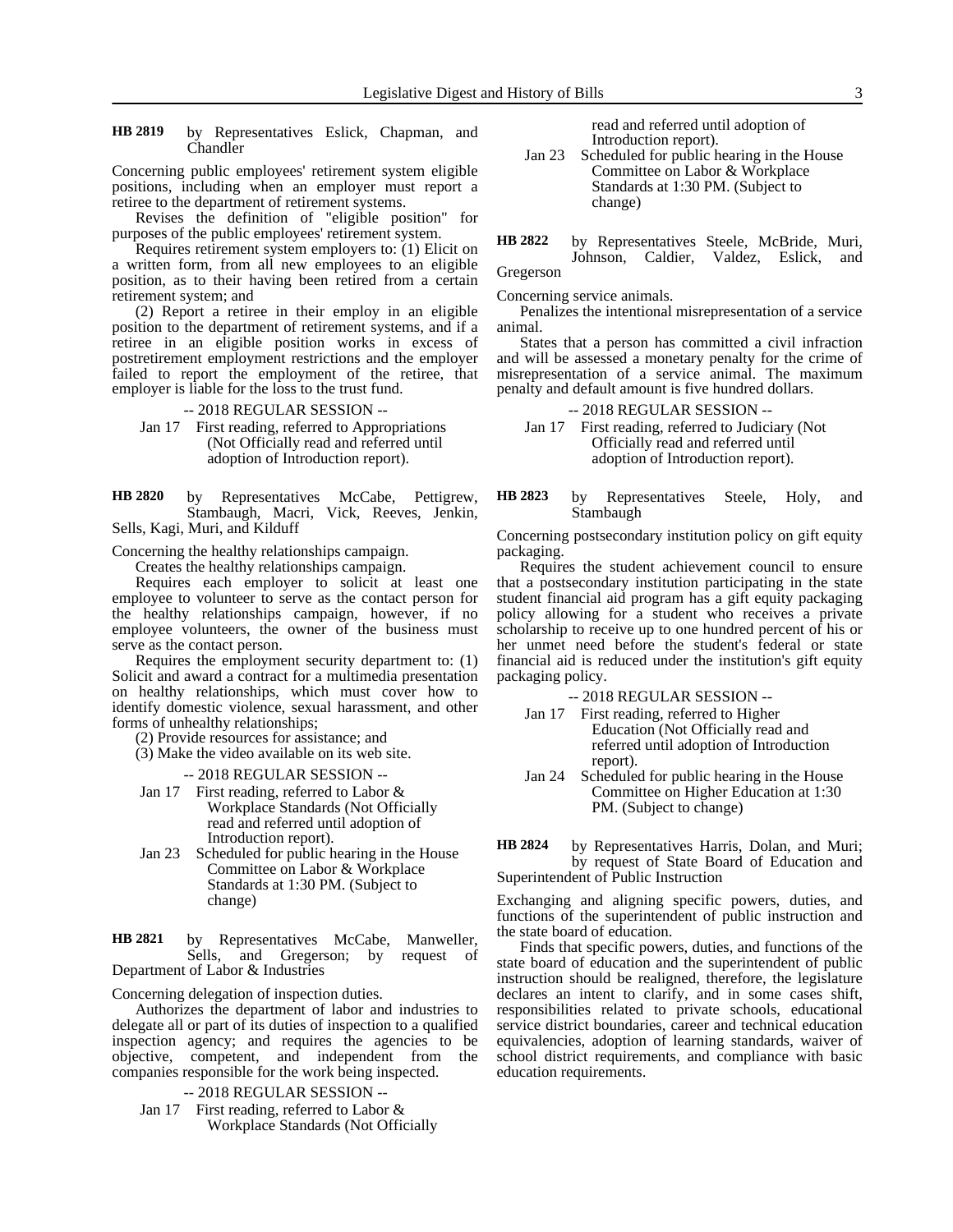-- 2018 REGULAR SESSION --

- Jan 17 First reading, referred to Education (Not Officially read and referred until adoption of Introduction report).
- Jan 22 Scheduled for public hearing in the House Committee on Education at 1:30 PM. (Subject to change)
- by Representatives McDonald, Muri, and Young **HB 2825**

Providing motor vehicle excise tax relief to low-income senior citizens and disabled individuals.

Provides a partial exemption of motor vehicle excise taxes to a resident who qualifies for a property tax exemption.

- -- 2018 REGULAR SESSION --
- Jan 17 First reading, referred to Transportation (Not Officially read and referred until adoption of Introduction report).
- by Representatives Tharinger, Chapman, Appleton, and Santos **HB 2826**

Concerning Indian health care in Washington state.

Creates the governor's Indian health council to provide the resources necessary to: (1) Implement the national policy of Indian self-determination; and

(2) Assure the highest possible health status for American Indians and Alaska Natives.

Creates the Indian health improvement reinvestment account and requires the council to establish a committee to provide oversight over the account.

-- 2018 REGULAR SESSION --

Jan 17 First reading, referred to Community Development, Housing & Tribal Affairs (Not Officially read and referred until adoption of Introduction report).

#### by Representative Kirby **HB 2827**

Requiring minimum liability insurance coverage for certain towing expenses.

States that minimum liability insurance coverage provisions relating to costs and fees being owed to a third party, such as for towing, recovery, and storage, are subject to a limit of not less than five thousand dollars.

-- 2018 REGULAR SESSION --

- Jan 17 First reading, referred to Business & Financial Services (Not Officially read and referred until adoption of Introduction report).
- Jan 24 Scheduled for public hearing in the House Committee on Business & Financial Services at 1:30 PM. (Subject to change)
- Jan 26 Scheduled for executive session in the House Committee on Business & Financial Services at 9:00 AM. (Subject to change)

by Representative Riccelli **HB 2828**

Concerning interscholastic activities and basketball tournaments.

Addresses the Washington interscholastic activities association and voluntary nonprofit entities with authority over interschool athletic and extracurricular activities for students.

Requires a voluntary nonprofit entity to submit an annual report to the office of the superintendent of public instruction on student appeal determinations, assets, and financial receipts and disbursements.

Subjects the rules and policies adopted and applied by the entity to annual review and approval of the office.

States the requirements for championship elimination basketball tournaments held by the Washington interscholastic activities association or voluntary nonprofit entity.

-- 2018 REGULAR SESSION --

Jan 17 First reading, referred to Education (Not Officially read and referred until adoption of Introduction report).

### by Representatives Eslick, Pike, Griffey, and Young **HB 2829**

Deannexing from a park and recreation district.

Authorizes a city, town, or county to deannex that portion of the city, town, or county from a park and recreation district that was formed under chapter 36.69 RCW.

-- 2018 REGULAR SESSION --

- Jan 17 First reading, referred to Local Government (Not Officially read and referred until adoption of Introduction report).
- Jan 24 Scheduled for public hearing in the House Committee on Local Government at 8:00 AM. (Subject to change)
- by Representatives Eslick, Pike, Griffey, and Van Werven **HB 2830**

Concerning employment opportunity training programs in restaurants and grocery stores.

Establishes the employment opportunity act.

Requires the director of the department of labor and industries to establish procedures for the issuance of special training certificates to employers to pay wages to new employees during a training period at seventy-five percent of the state's minimum wage or the federal minimum wage rate, whichever is greater.

Allows only employers licensed to operate as a restaurant or grocery store to use the special training certificate.

- -- 2018 REGULAR SESSION --
- Jan 17 First reading, referred to Labor & Workplace Standards (Not Officially read and referred until adoption of Introduction report).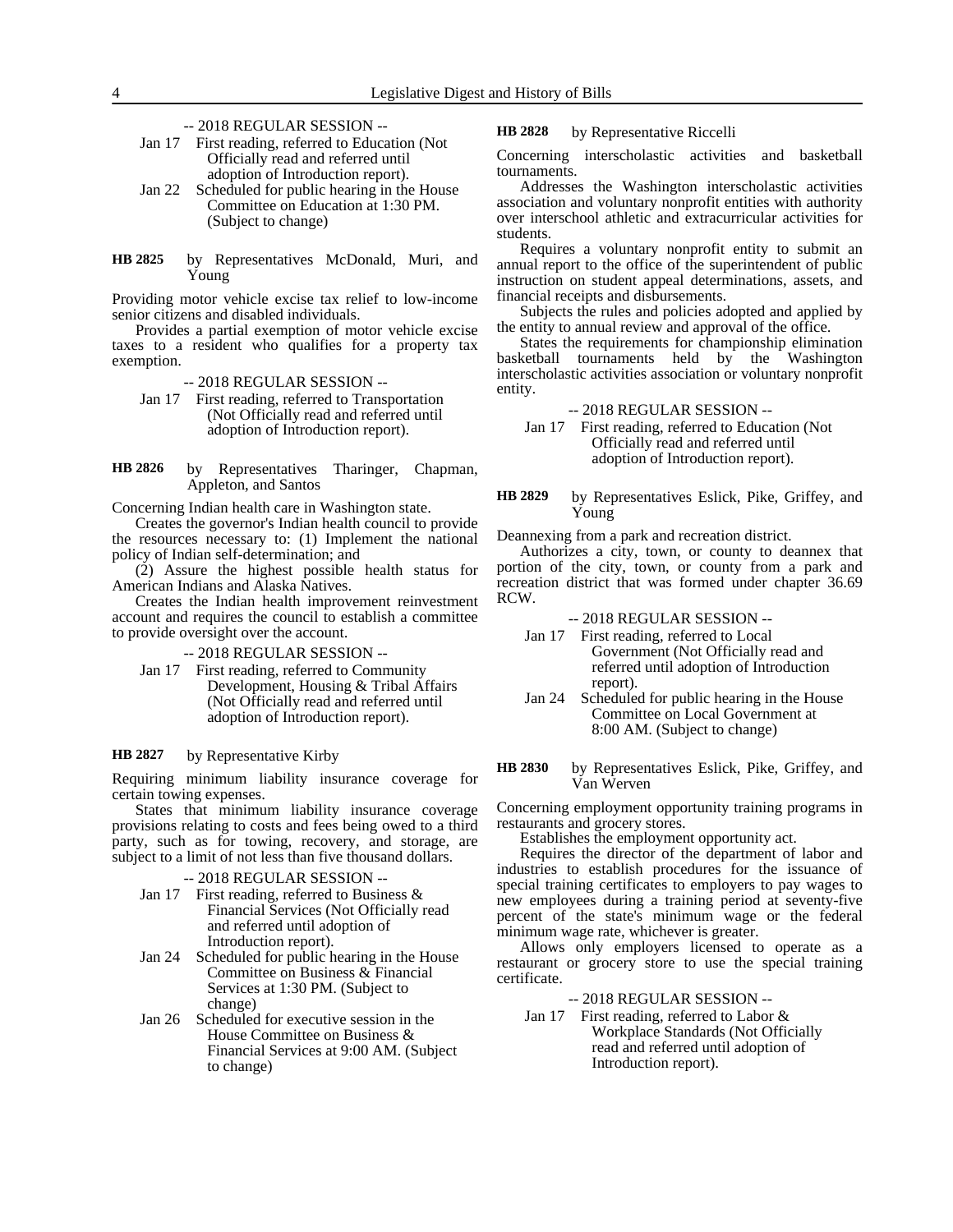by Representatives Senn, Chapman, Clibborn, Vick, Springer, Appleton, and Barkis **HB 2831**

Concerning construction defect actions.

Requires the board of directors of a unit owners' association or a homeowners' association, before service of a summons and complaint on a defendant, with respect to construction defect actions, to also mail or deliver written notice to the last known address of each construction professional against whom an action is proposed.

-- 2018 REGULAR SESSION --

Jan 17 First reading, referred to Judiciary (Not Officially read and referred until adoption of Introduction report).

by Representatives Kilduff, Stambaugh, Tarleton, Haler, Orwall, Graves, Kagi, Hudgins, Appleton, Doglio, Pollet, Gregerson, and Santos **HB 2832**

Ensuring the passport to college promise program is available to certain populations of foster youth.

Makes the passport to college promise program available to students who have emancipated from the federal foster care system and a tribal foster care system.

- -- 2018 REGULAR SESSION --
- Jan 17 First reading, referred to Higher Education (Not Officially read and referred until adoption of Introduction report).
- Jan 24 Scheduled for public hearing in the House Committee on Higher Education at 1:30 PM. (Subject to change)
- by Representatives Morris, Schmick, and **Hudgins HB 2833**

Transferring duties of the life sciences discovery fund.

Requires the department of commerce to designate a nonprofit organization to receive funds previously administered by the life sciences discovery fund authority through the life sciences discovery fund.

Requires the designated organization to be established with a primary mission of growing and sustaining the life science ecosystem within the state.

Adjusts the functions of the life sciences discovery fund.

Repeals or recodifies chapter 43.350 RCW regarding life sciences research.

-- 2018 REGULAR SESSION --

- Jan 17 First reading, referred to Technology  $&$ Economic Development (Not Officially read and referred until adoption of Introduction report).
- Jan 24 Scheduled for public hearing in the House Committee on Technology & Economic Development at 8:00 AM. (Subject to change)

by Representatives Kilduff, Caldier, Muri, Young, and Appleton **HB 2834**

Establishing an equitable debt service repayment plan for the Tacoma Narrows bridge.

Addresses the Tacoma Narrows bridge repayment plan.

Declares an intent, in order to offset the toll rate increases that would otherwise be necessary to meet increases in future debt service payments, to set forth state contributions in the transportation budget for each fiscal biennium through the life of the debt service plan of up to one hundred twenty-five million dollars.

Expires June 30, 2032.

-- 2018 REGULAR SESSION --

Jan 17 First reading, referred to Transportation (Not Officially read and referred until adoption of Introduction report).

by Representatives Maycumber, Cody, Holy, **HB 2835**

Clibborn, Irwin, Lovick, Graves, DeBolt, Harris, Rodne, Stonier, Slatter, Kagi, Klippert, Eslick, Muri, Vick, Johnson, and Young

Establishing a special allegation and sentencing enhancement for the use or consumption of heroin in the presence of a person under the age of eighteen.

States that, in a criminal case where a defendant has been convicted of the manufacture, delivery, or possession of a controlled substance where the offense involved heroin, and there has been a special allegation pleaded and proven beyond a reasonable doubt that he or she used or consumed heroin, or allowed another person to use or consume heroin, in the presence of a person under the age of eighteen, the court shall make a finding of fact of the special allegation, or if a jury trial is had, the jury shall, if it finds the defendant guilty, find a special verdict as to the special allegation.

-- 2018 REGULAR SESSION --

Jan 17 First reading, referred to Public Safety (Not Officially read and referred until adoption of Introduction report).

by Representatives Jinkins, Harris, Cody, Tharinger, Stonier, Slatter, Clibborn, Macri, Riccelli, Robinson, Valdez, Appleton, and Johnson **HB 2836**

Delineating charity care and notice requirements without restricting charity care.

Revises the definition of "charity care," for purposes of chapter 70.170 RCW regarding health data and charity care, to include "indigent persons when third-party coverage, if any, has been exhausted."

Requires each hospital to post and display notice of charity care availability, and be posted in all languages spoken by more than ten percent of the population of the hospital service area.

-- 2018 REGULAR SESSION --

Jan 17 First reading, referred to Health Care & Wellness (Not Officially read and referred until adoption of Introduction report).

by Representatives Kloba, Harris, Kirby, Robinson, Appleton, Johnson, Stonier, Dolan, Macri, Maycumber, Slatter, and Stanford **HB 2837**

Regarding prior authorization.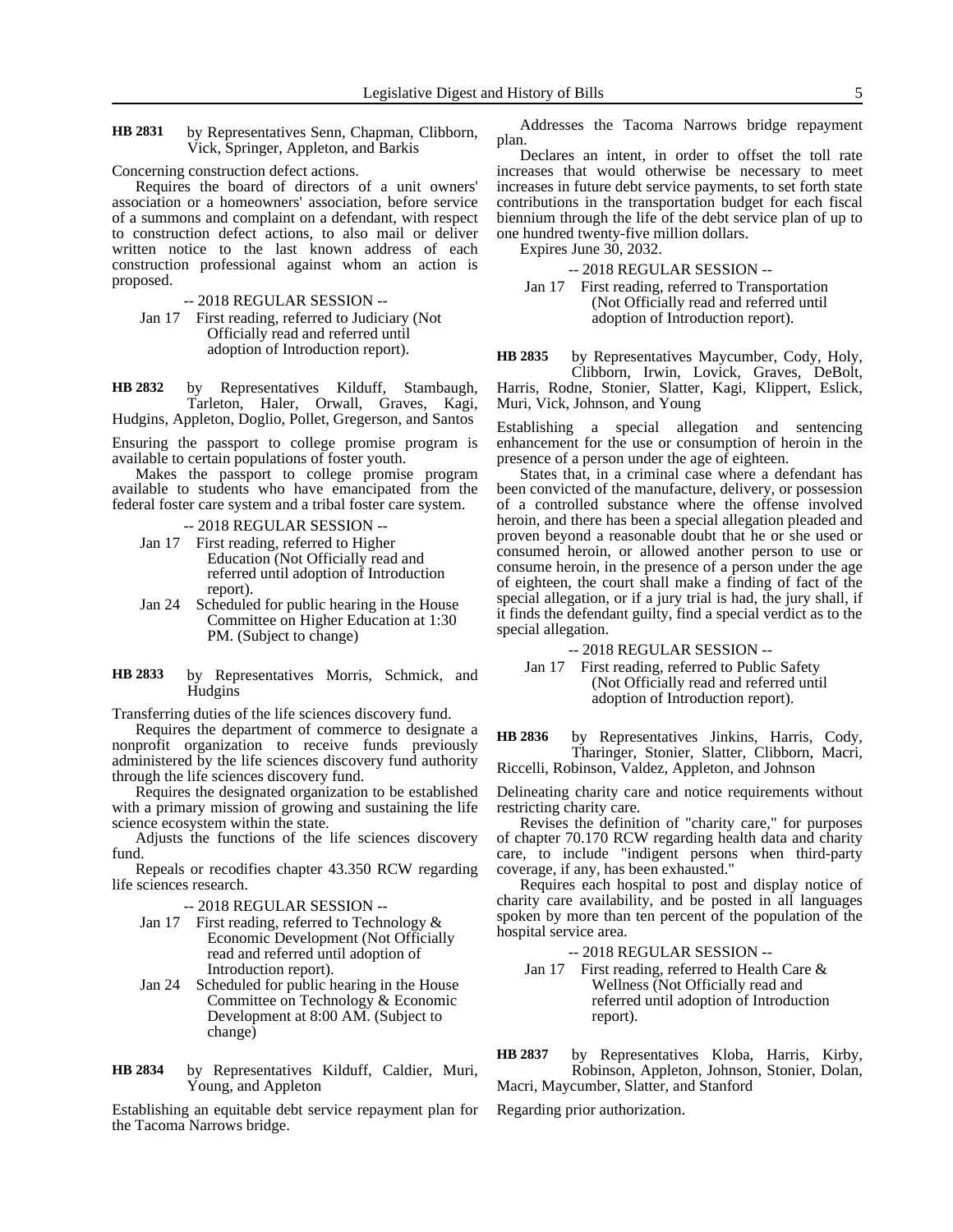Prohibits a health carrier from requiring prior authorization for an initial evaluation and management visit and up to twelve consecutive treatment visits with a contracting provider in a new episode of care of certain therapies that meet standards of medical necessity and are subject to quantitative treatment limits of the health plan.

- -- 2018 REGULAR SESSION --
- Jan 17 First reading, referred to Health Care & Wellness (Not Officially read and referred until adoption of Introduction report).
- by Representatives Dent, Wylie, Nealey, and **Chandler HB 2838**

Concerning publicly owned industrial wastewater treatment facilities.

Authorizes the department of ecology, when making loans for water pollution control facilities, to provide loans to publicly owned industrial wastewater treatment facilities that reduce the burden on a municipal wastewater facility.

- -- 2018 REGULAR SESSION --
- Jan 17 First reading, referred to Capital Budget (Not Officially read and referred until adoption of Introduction report).
- by Representatives Morris, Slatter, Doglio, and Fitzgibbon **HB 2839**

Authorizing an alternative form of regulation of electrical and natural gas companies.

Authorizes the utilities and transportation commission to, under certain conditions, regulate an electrical or gas company by authorizing an alternative form of regulation.

Requires electrical companies, gas companies, and the commission to use the carbon planning adder when evaluating and selecting conservation policies, programs, and targets.

Requires electrical companies to use the carbon planning adder in developing and evaluating integrated resource plans and evaluating and selecting long-term resource options.

Requires the following to be considered a nonemitting resource: Gas consisting largely of methane and other hydrocarbons derived from the decomposition of organic material in landfills, wastewater treatment facilities, and anaerobic digesters.

- -- 2018 REGULAR SESSION --
- Jan 17 First reading, referred to Technology & Economic Development (Not Officially read and referred until adoption of Introduction report).
- Jan 24 Scheduled for public hearing in the House Committee on Technology & Economic Development at 8:00 AM. (Subject to change)
- by Representatives Shea, McCaslin, Eslick, and Young **HB 2840**

Concerning vaccines containing mercury or aluminum.

Prohibits a vaccine with any mercury-containing product in any amount from being purchased, distributed, or administered to any person in this state.

Prohibits a vaccine purchased, distributed, or administered to a person in this state from exceeding a certain amount of aluminum in the recommended individual dose.

-- 2018 REGULAR SESSION --

Jan 17 First reading, referred to Health Care & Wellness (Not Officially read and referred until adoption of Introduction report).

by Representatives Shea, McCaslin, Eslick, DeBolt, and Young **HB 2841**

Distributing information about the risks associated with vaccinations.

Requires the department of health to adopt a standard disclaimer form for each vaccine approved by the federal food and drug administration.

Requires health care providers to provide a patient with the relevant disclaimer form for each vaccine before it is administered.

-- 2018 REGULAR SESSION --

- Jan 17 First reading, referred to Health Care & Wellness (Not Officially read and referred until adoption of Introduction report).
- by Representatives Shea, McCaslin, Eslick, and Young **HB 2842**

Notifying parents and guardians about immunization exemptions.

Requires public and private schools and licensed day care centers to notify parents and guardians of the availability of medical, religious, and philosophical exemptions to vaccinations in the following circumstances: (1) At enrollment or on the student's first day of attendance, whichever is first; and

(2) Before vaccinations are administered on school grounds or day care grounds.

- -- 2018 REGULAR SESSION --
- Jan 17 First reading, referred to Health Care & Wellness (Not Officially read and referred until adoption of Introduction report).

by Representative Kirby **HB 2843**

Addressing joint self-insurance programs for property and liability risks.

Authorizes a qualifying state agency to participate in: (1) A local government joint self-insurance program formed or operating in accordance with chapter 48.62 RCW regarding local government insurance transactions; and

(2) The program to obtain liability insurance coverage.

Defines "qualifying state agency" as a state agency, board, commission, or other entity of the state with a biennial operating budget of not more than five million dollars.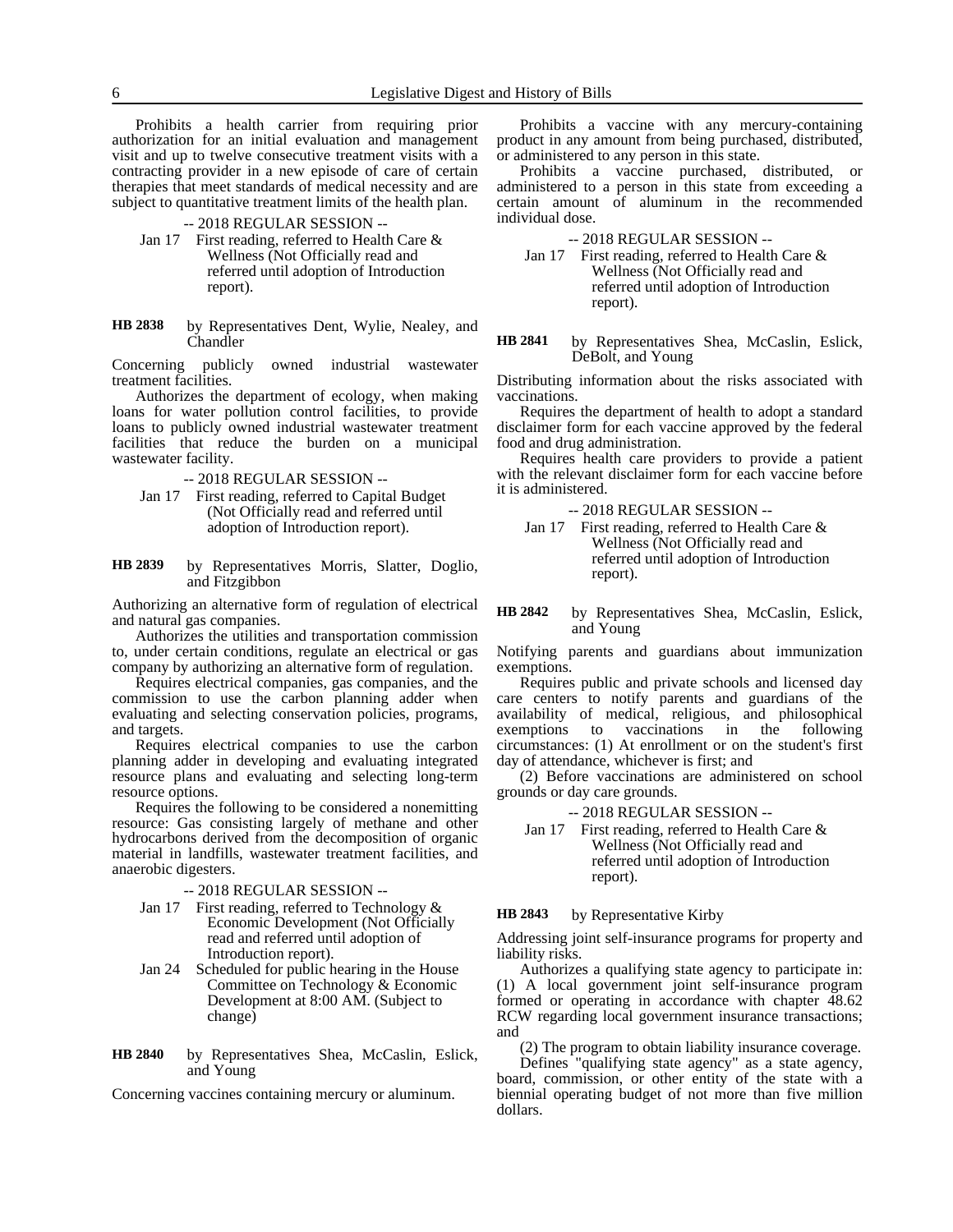- -- 2018 REGULAR SESSION --
- Jan 17 First reading, referred to Business & Financial Services (Not Officially read and referred until adoption of Introduction report).
- Jan 24 Scheduled for public hearing in the House Committee on Business & Financial Services at 1:30 PM. (Subject to change)
- Jan 26 Scheduled for executive session in the House Committee on Business & Financial Services at 9:00 AM. (Subject to change)
- by Representatives Stanford, Hudgins, and Appleton **HB 2844**

Penalizing employers who relocate call centers to another country.

Establishes the Washington call center jobs act.

Requires an employer that intends to relocate a call center, or one or more facilities or operating units within a call center, to a foreign country to notify the commissioner of the employment security department at least one hundred twenty days before the relocation.

Requires the commissioner to compile a semiannual list of employers that have notified him or her and: (1) Post the list on the department's web site; and

(2) Distribute the list to state agencies.

Requires state agency contracts for purchases of call center services to provide that the work performed by the contractor be performed within the state.

- -- 2018 REGULAR SESSION --
- Jan 17 First reading, referred to Labor & Workplace Standards (Not Officially read and referred until adoption of Introduction report).
- by Representatives Dent, Blake, Dye, Reeves, and Eslick **HB 2845**

Creating a task force on marijuana odor.

Creates a task force on marijuana odor and requires the task force to review the following issues: Methods to mitigate, mask, conceal, or otherwise address marijuana odors and emissions; and the potentially harmful impact of the odors and emissions on people in close proximity to a marijuana production or processing facility.

Expires June 30, 2019.

-- 2018 REGULAR SESSION --

Jan 17 First reading, referred to Commerce & Gaming (Not Officially read and referred until adoption of Introduction report).

## **House Joint Memorials**

by Representatives Condotta, Jenkin, Vick, Caldier, Walsh, and Kraft **HJM 4017**

Applying to Congress for a convention to propose an amendment to the United States Constitution related to a balanced federal budget.

Applies to Congress for a convention to propose an amendment to the United States Constitution related to a balanced federal budget.

-- 2018 REGULAR SESSION --

Jan 19 First reading, referred to State Government, Elections & Information Technology (Not Officially read and referred until adoption of Introduction report).

### **House Concurrent Resolutions**

by Representatives Tarleton, Fitzgibbon, Gregerson, Haler, Ortiz-Self, Peterson, Sells, Wylie, Stonier, Robinson, Jinkins, Frame, Stanford, Tharinger, Bergquist, Macri, Doglio, Kagi, Kilduff, Pettigrew, Pollet, Goodman, Kloba, and Ormsby **HCR 4413**

Creating the Unified Table on Sexual Harassment. Creates the unified table on sexual harassment.

-- 2018 REGULAR SESSION --

Jan 18 First Reading. Placed on second reading. Rules suspended. Placed on Third Reading. Third reading, adopted.

# **Senate Bills**

#### by Senators Palumbo, Saldaña, and Ranker **SB 6402**

Providing options for local governments to adopt alternative voting procedures.

Allows a county, city, town, or district to: (1) Eliminate the primary for a single or multiple position office within their jurisdiction; or

(2) Use a proportional voting system for an office with multiple positions.

Prohibits a primary from being held for an office where the primary has been eliminated.

Requires the secretary of state to approve a proportional voting system before it is adopted by a county, city, town, or district.

Allows the following to authorize a change to their electoral system: A school board; the legislative authority of a city or town; the commissioner of a county; the legislative authority of a code city or town; the board of fire commissioners of a fire protection district; and the port commission.

-- 2018 REGULAR SESSION --

Jan 16 First reading, referred to State Government, Tribal Relations & Elections.

by Senators Wellman, Chase, Van De Wege, Cleveland, Conway, Saldaña, Hunt, and Kuderer **SB 6403**

Supporting the business of child care.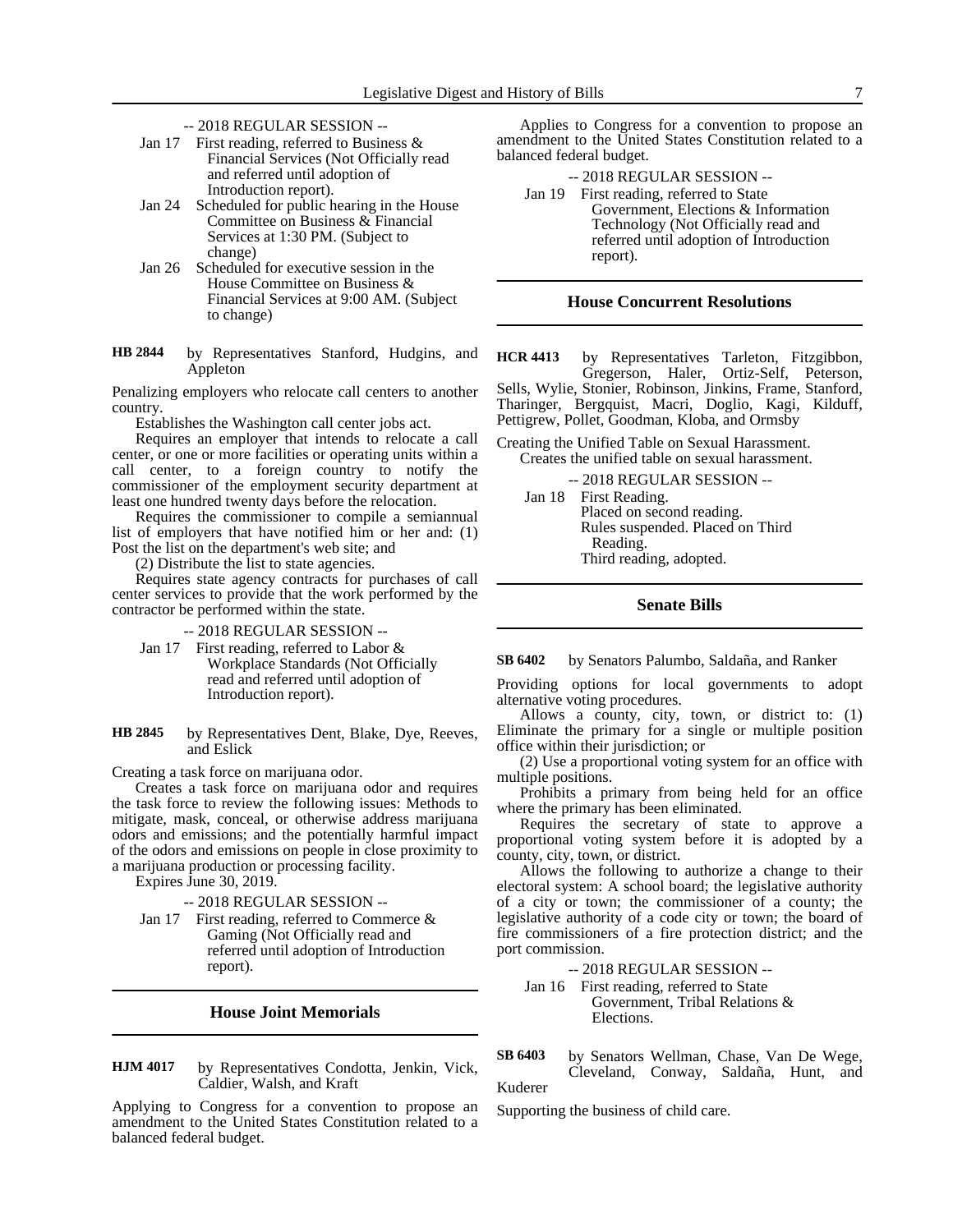Requires the department of children, youth, and families to: (1) Develop, in consultation with the statewide child care resource and referral network and the community and technical college system, a communitybased training module for child care providers and entrepreneurs;

(2) Collaborate with the state board for community and technical colleges to align all or parts of the training module with course outcomes identified in early childhood education classes that may be offered by the community and technical colleges; and

(3) Along with the state board for community and technical colleges, integrate training module content in early childhood education curriculum.

-- 2018 REGULAR SESSION --

- Jan 16 First reading, referred to Early Learning & K-12 Education.
- Jan 23 Scheduled for public hearing in the Senate Committee on Early Learning & K-12 Education at 1:30 PM. (Subject to change)
- by Senators Wellman, Mullet, Fain, Hunt, and Kuderer; by request of Department of Early **SB 6404**

Learning

Concerning background checks for persons providing child care services.

Requires the following to submit a new background application to the department of children, youth, and families, for renewal of a background clearance card or certificate: Agency licensees holding a license, persons who are employees, and persons who have been previously qualified by the department.

-- 2018 REGULAR SESSION --

- Jan 16 First reading, referred to Early Learning & K-12 Education.
- Jan 23 Scheduled for public hearing in the Senate Committee on Early Learning & K-12 Education at 1:30 PM. (Subject to change)

by Senators Wagoner, Miloscia, Fortunato, Schoesler, Braun, Brown, Short, Becker, Padden, and Wilson **SB 6405**

Concerning fiscal notes for supreme court decisions.

Requires the office of financial management, in consultation with the administrative office of the courts, to establish a procedure for the provision of fiscal notes estimating the impact of state supreme court decisions that increase or decrease, or tend to increase or decrease, state and local government revenues or expenditures.

-- 2018 REGULAR SESSION --

Jan 16 First reading, referred to Ways & Means.

by Senators Chase, Hasegawa, Saldaña, McCoy, Wellman, Keiser, and Kuderer **SB 6406**

Restoring the fair treatment of underserved groups in public employment, education, and contracting.

Removes references to the state civil rights act and restores the fair treatment of underserved groups in public employment, education, and contracting.

-- 2018 REGULAR SESSION --

Jan 16 First reading, referred to State Government, Tribal Relations & Elections.

by Senator Darneille; by request of Department of Social and Health Services **SB 6407**

Concerning private case management of child welfare services.

Removes the responsibilities of supervising agencies as they pertain to child welfare services under chapters 13.34, 74.13, and 74.15 RCW.

-- 2018 REGULAR SESSION --

- Jan 16 First reading, referred to Human Services & Corrections.
- Jan 22 Scheduled for public hearing in the Senate Committee on Human Services & Corrections at 1:30 PM. (Subject to change)

by Senators Padden and Pedersen **SB 6408**

Regulating body worn cameras.

Provides a definition of "intimate image," for purposes of inspection and copying exemptions in the public records act, with regard to body worn camera recordings.

Eliminates the June 1, 2019, expiration date of chapter 10.109 RCW regarding the use of body worn cameras.

### -- 2018 REGULAR SESSION --

Jan 16 First reading, referred to Law & Justice.

#### by Senator Ericksen **SB 6409**

Concerning public utility district authority to acquire electrical distribution properties.

Gives a public utility district the right, after formation of the district, to acquire by purchase or condemnation electrical distribution properties in western Washington from an investor-owned utility.

Requires the utilities and transportation commission to determine the value of the property and provide an analysis to the board of commissioners of the public utility district.

Makes an appropriation from the carbon pollution reduction account, created in Senate Bill No. 6203, to the department of commerce for the purposes of providing assistance to public utility districts purchasing or condemning any electrical distribution properties.

-- 2018 REGULAR SESSION -- Jan 16 First reading, referred to Energy, Environment & Technology.

#### by Senator Padden **SB 6410**

Concerning school safety.

Requires a first responder agency, when notifying a school of a situation that may require an evacuation or lockdown, to: (1) Determine if schools in the vicinity are similarly threatened; and

(2) Notify schools in the vicinity for which an evacuation or lockdown appears reasonably necessary.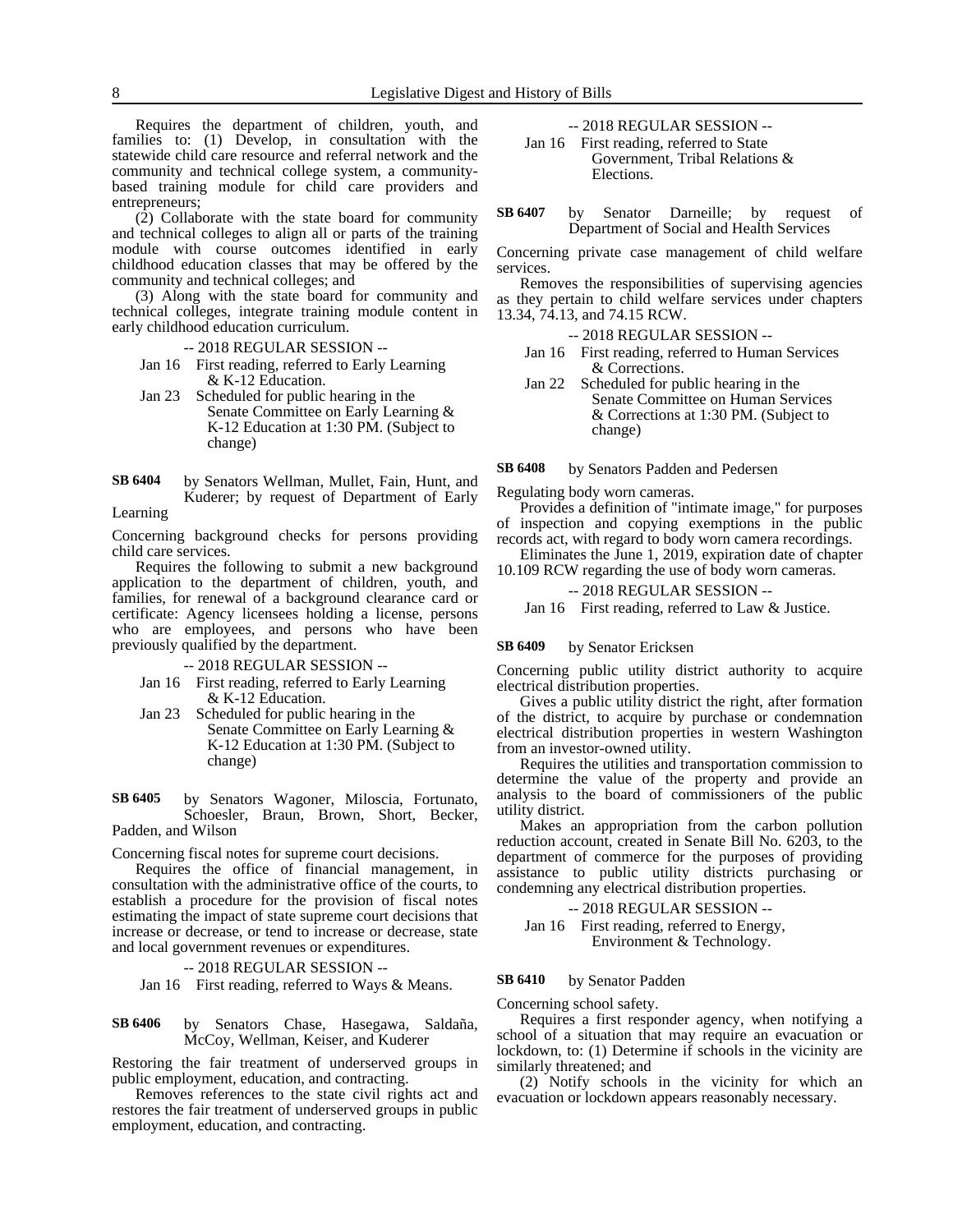Requires school buildings that are occupied by students to be mapped by the Washington association of sheriffs and police chiefs or from other sources.

-- 2018 REGULAR SESSION -- Jan 16 First reading, referred to Early Learning & K-12 Education.

by Senators Keiser, Fain, Brown, Fortunato, and Palumbo **SB 6411**

Concerning advanced spacecraft manufacturing.

Provides a business and occupation tax credit to eligible persons for research and development conducted in advanced spacecraft manufacturing.

Requires the department of revenue, except as otherwise provided in section 5 of this act, to issue a sales and use tax deferral certificate for state and local sales and use taxes on each eligible investment project.

Expires July 1,  $2028$ .

-- 2018 REGULAR SESSION --

Jan 16 First reading, referred to Economic Development & International Trade.

#### by Senator Chase **SB 6412**

Regulating water pollution discharges under the national pollutant discharge elimination system permit program in a manner similar to that adopted by the environmental protection agency and other western states.

Requires the department of ecology to issue a national pollutant discharge elimination system general permit through its authority under RCW 90.48.260, or a general permit issued under the authority of chapter 90.48 RCW (the coastal waters protection act of 1971), that applies to small scale motorized mining; and use permit provisions similar to those adopted in other western states or by the environmental protection agency.

-- 2018 REGULAR SESSION --

Jan 16 First reading, referred to Energy, Environment & Technology.

by Senators Van De Wege, Wellman, Palumbo, Billig, Hunt, Kuderer, Saldaña, and Chase **SB 6413**

Reducing the use of certain toxic chemicals in firefighting activities.

Prohibits a manufacturer of class B firefighting foam from manufacturing, selling, offering for sale, or distributing for sale or use in this state class B firefighting foam to which PFAS chemicals have been intentionally added.

Requires a manufacturer or other person that sells firefighting personal protective equipment to a person, local government, or state agency to provide written notice to the purchaser if the equipment contains PFAS chemicals.

Authorizes the department of ecology to: (1) Request a certificate of compliance from a manufacturer of class B firefighting foam or firefighting personal protective equipment; and

(2) Assist the department of enterprise services, other state agencies, fire protection districts, and other local

governments to avoid purchasing or using firefighting agents containing PFAS chemicals.

-- 2018 REGULAR SESSION --

Jan 16 First reading, referred to Energy, Environment & Technology.

by Senators Billig, Conway, Liias, and Saldaña **SB 6414**

Concerning population-based representation on the governing body of public transportation benefit areas.

Requires the members of the governing body of a public transportation benefit area, if the population of the county in which the area is located is more than four hundred thousand and the county does not also contain a city with a population of seventy-five thousand or more operating a transit system, to be selected to assure proportional representation, based on population, of each of the component cities located within the area and the unincorporated areas of the county located within the area, to the extent possible within the restrictions placed on the size of the governing body of the area.

Requires the proportional representation requirements to be taken into consideration, when determining if a change to the composition of the governing body is appropriate, if: (1) The population of the county in which the public transportation benefit area is located is more than four hundred thousand;

(2) The county does not also contain a city with a population of seventy-five thousand or more operating a transit system; and

(3) The composition of the governing body must be changed if necessary to meet this requirement.

### -- 2018 REGULAR SESSION --

Jan 16 First reading, referred to Transportation.

### by Senators Hunt, Dhingra, Keiser, Kuderer, Saldaña, and Chase **SB 6415**

Requiring permission to bring a concealed firearm into another person's residence or dwelling place.

Prohibits a person from carrying a concealed firearm into the residence or dwelling place of another person without first obtaining the express permission of the owner or person in legal control or possession of the residence or dwelling place.

Requires the court, upon conviction for a violation, to: (1) Order the person to surrender any concealed pistol license; and

(2) Prohibit the person from obtaining a concealed pistol license for a period of five years from the date of conviction.

-- 2018 REGULAR SESSION --

Jan 16 First reading, referred to Law & Justice.

### **Senate Joint Memorials**

by Senators Frockt, Wellman, Conway, Hunt, Cleveland, Chase, Hasegawa, Mullet, Kuderer, Ranker, Takko, Saldaña, Billig, Keiser, Rolfes, **SJM 8015**